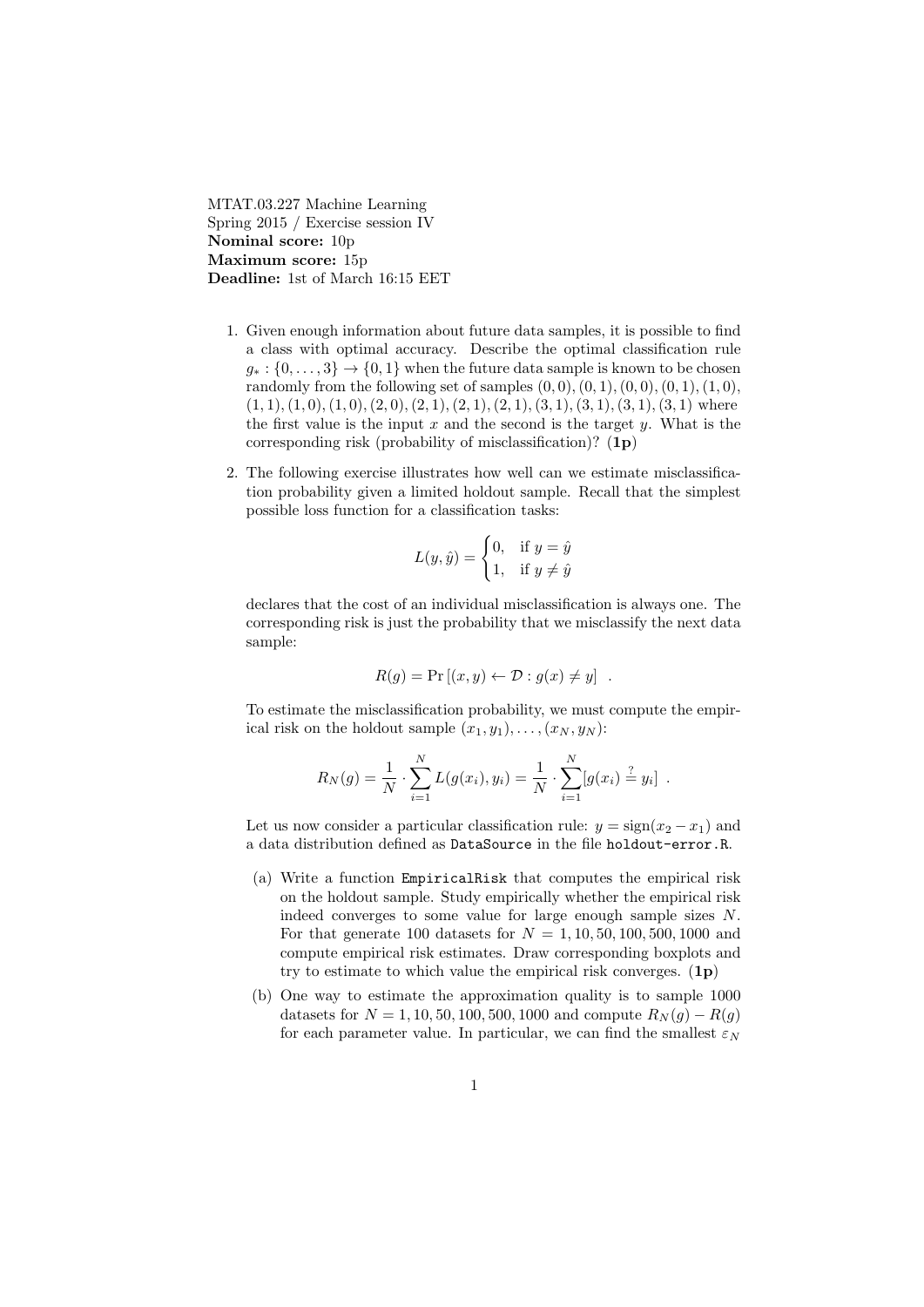such that  $|R_N(g) - R(g)| \leq \varepsilon_N$  at least for 95% datasets of size N. The value  $\varepsilon_N$  characterises the approximation precision – only in 5% cases the approximation error is larger. Fix your best guess for  $R(g)$ and tabulate the values of  $\varepsilon_N$ . Interpret results. (1p)

(c) It is possible to show that  $N \cdot R_N(g)$  is distributed according to binomial distribution  $\mathcal{B}(N, p)$ , where N is the number of data samples and  $p = Pr[g(x_i) = y_i] = R(g)$  is the sought risk. The latter allows us to find  $\varepsilon_N$  analytically instead of doing simulation experiments. Indeed, note that theoretically we would like to find  $\varepsilon_N$  such that

$$
Pr[|R_N(g) - R(g)| \ge \varepsilon_N] = 5\% .
$$

Since the  $R_N(g)$  is just a scaled binomial distribution, we can solve the inverse problem by solving the equation

$$
Pr[Y \le N(p - \varepsilon_N)] + Pr[Y \ge N(p + \varepsilon_N)] = 5\%
$$

for a random variable  $Y \sim \mathcal{B}(N, p)$  where  $p = R(q)$ . As binomial distribution is symmetric, we can simplify

$$
Pr[Y \le N(p - \varepsilon_N)] = 2.5\%
$$

and use the function qbinom, which solves equations of type

$$
\Pr[Y \le \beta] = \alpha \ ,
$$

to get numerical values of  $\varepsilon_N$ . Using this information write a function that analytically computes  $\varepsilon_N$ . Compare obtained results with simulation-based estimates found in the previous subtask.  $(1p)$ 

- (d) Generalise the solution from the previous subtask so that it can work with any risk value  $p$  and draw a scatter plot that illustrates how the approximation precision  $\varepsilon_N$  depends on p and N. Look at the parameter sets  $p = 0.0, 0.1, \ldots, 0.9, 1.0$  and  $N = 1, 10, 50, 100, 500, 1000$ and interpret results.  $(1p)$
- 3. Most classifiers internally compute a numeric decision-value and then convert it into a binary decision by using a pre-described threshold. By changing the threshold we can change the classifiers output towards the positive or the negative class. Receiver operating characteristic or ROC curve for short is a two-dimensional plot, which allows you to choose the right threshold value. Modify the file roc-curve.R to solve the following subtasks.
	- (a) Consider a classification algorithm, which computes its output as  $sign(x_2 - x_1 + b)$  for some fixed threshold b. Compute the ratio of true positives and the ratio of false positives for parameter values  $b = -5, -4, \ldots, 5$  and draw the corresponding ROC curve. Use Wikipedia to find out how the ROC curve is drawn. Since you cannot compute the false positive and false negative ratio analytically, compute these values on the holdout dataset of size 100.  $(1p)$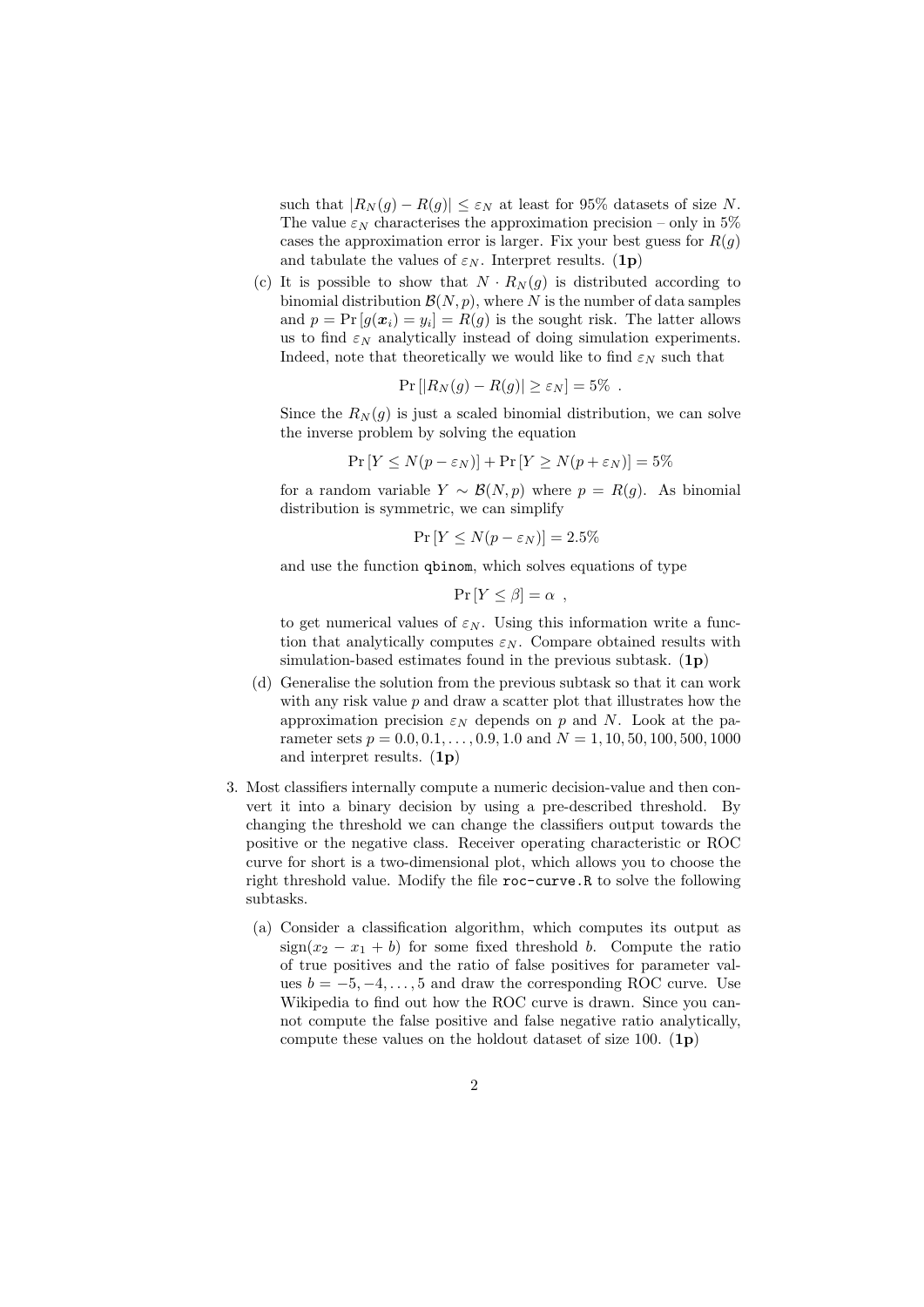- (b) In the previous exercise, we computed the approximation of the ROC curve on the holdout dataset of size 100. Study how precise the corresponding estimate is by repeating the same computations on 100 datasets sampled from the same source and drawing all these ROC curves on the same plot. You should see a peculiar effect. Describe it and explain why it occurs. Repeat the same experiment with datasets of size 10 and 1000. Compare the resulting plots and interpret results. Is there a minimal size of the holdout sample for which the ROC curve makes sense?  $(1p)$
- (c) Use the knowledge from the previous subtask to draw the ROC curves of appropriate precision for the classifiers  $g_0 = \text{sign}(x_2 - x_1 + b)$  and  $sign(x_1 + x_2 + b)$ . Which one is better and why? (1p)
- 4. The following exercise illustrates how the training error bias occurs and how it is related to flexibility of the classifier. To solve this exercise you have to modify the file training-error-bias.R. Note that the data source draws x uniformly from the set  $\{0, 7\}$  and y uniformly from the set  $\{0, 1\}$  and thus any classifier g must have the risk  $R(g) = \frac{1}{2}$ .
	- (a) Consider a simple learning algorithm that either outputs  $g_0(x) \equiv 0$ or  $g_8(x) \equiv 1$  such that the training error is minimal. Implement this learning algorithm and measure its training error for training sets of size  $N = 1, 5, 25, 125, 625$ . For each parameter value N, generate 100 datasets and draw a corresponding boxplot. Interpret results. (1p)
	- (b) Do the following computing experiment to see how the flexibility of a classifier impacts the training error bias. Consider nine functions  $g_i(x) = [x \lt i]$  for  $i = 1, \ldots, 8$ , i.e., their tabulated values are

|                   | 0 |                |                  |
|-------------------|---|----------------|------------------|
| $\mathfrak{g}_0$  | 0 | $\overline{0}$ | $\overline{0}$   |
| $\frac{g_1}{g_1}$ | 1 | 0              | $\boldsymbol{0}$ |
|                   |   |                |                  |
|                   |   | 1              | 0                |
| $\frac{g_7}{g_8}$ |   |                |                  |

and four learning algorithms. The first learning algorithm chooses the the function that minimises the training error form the set  ${g_0}$ . The second learning algorithm choses the function from the set  $\{g_0, g_8\}.$ The third learning algorithm chooses the function form  $\{g_0, g_8, g_2, g_6\}$ and the fourth learning algorithm chooses the function form the set  ${g_0, g_1, \ldots, g_8}$ . Repeat the same experiment as in the first subtask for each of these learning algorithms and draw corresponding boxplots. Interpret results. (1p)

Hint: You do not have to implement learning algorithms which return the best classification rule, it is sufficient if you find the function with the best training error.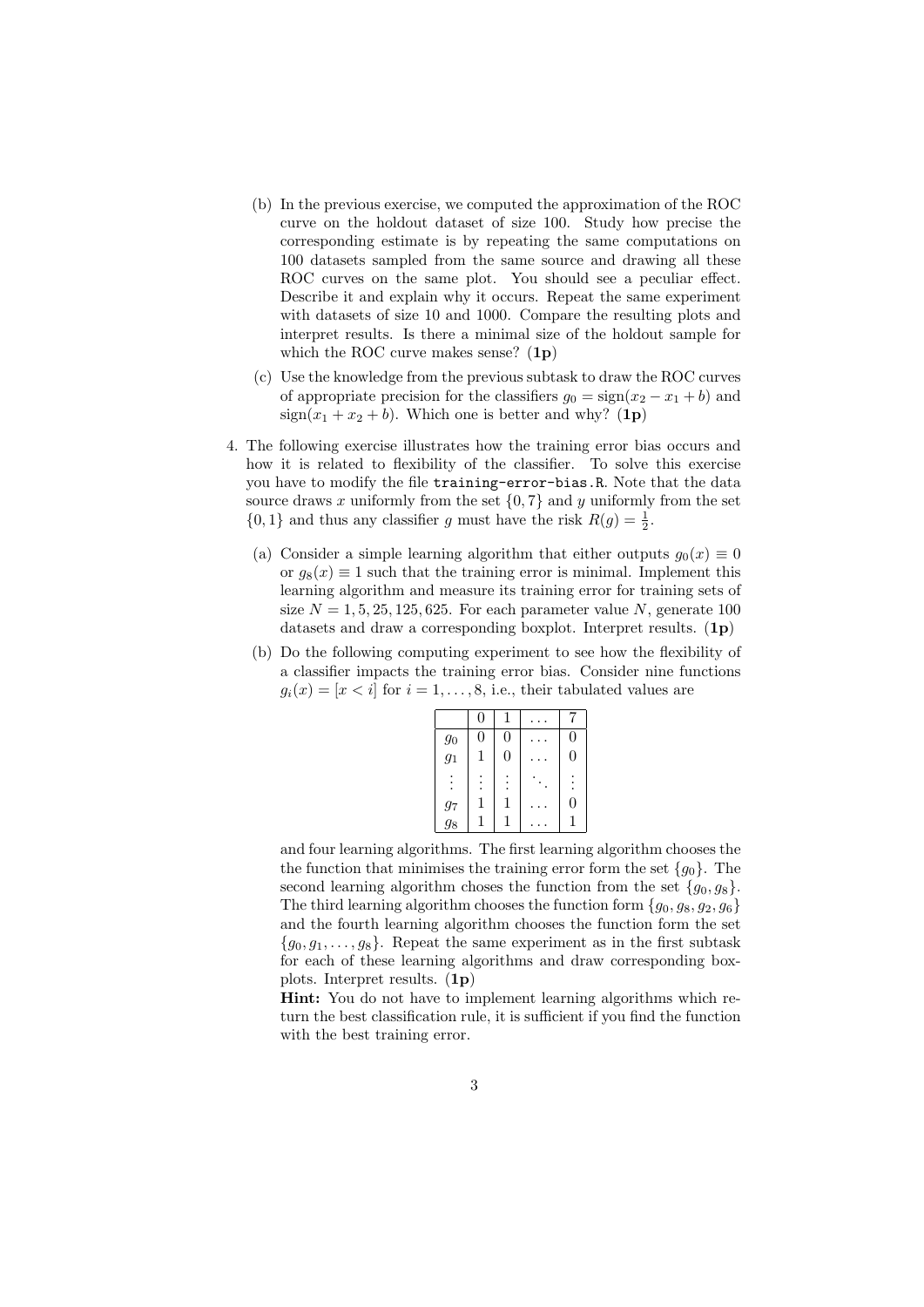- (c) To study the training error bias in more detail, re-examine the experiment done for the dataset size  $N = 25$ . Generate 1000 training sets and tabulate the probabilities that the training error bias  $\Delta = 0.1, 0.05, 0.01, 0.005$  for different learning algorithms discussed in the previous subtask. What happens if you use a dataset with a strong signal DataSourceWithStrongSignal. Draw corresponding graphs and interpret results. (1p)
- 5. Cross validation methods reuse the same data more than once. As a result, individual error estimates on different data splits are not independent and therefore we do not know apriori whether we can approximate average cross validation error with normal distribution or not. Nor do we know whether the naive variance estimate

$$
\hat{\sigma}^2(\overline{E}) = \frac{1}{k^2} \cdot \sum_{i=1}^k (E_i - \overline{E})^2
$$

for the average cross validation error  $\overline{E} = \frac{1}{k} \cdot (E_1 + \cdots + E_k)$  is correct or not. The aim of this exercise is to test whether we can use these theoretically incorrect assumptions in practice.

The file crossvalidation.R contains the data source that generates data according to the following algorithm

- 1. Sample  $x$  uniformly from the range  $[0, 1]$ .
- 2. Compute uncorrupted response  $y = x^2 x$ .
- 3. Generate random noise  $\varepsilon$  from normal distribution  $\mathcal{N}(0, 1)$ .
- 4. Output  $(x, y + 0.1 \cdot \varepsilon)$ .
- (a) Search Wikipedia for the description of leave-one-out algorithm (LOO) and implement it. Generate 1, 000 data sets and estimate the mean square error with LOO. Alternatively, estimate mean square error with an independent test set that has comparable size. For instance, if training set is 100 elements then the test set should have also 100 elements, since LOO uses 100 data samples in error estimation. Study, whether the output of LOO algorithm is somehow biased compared to independent testing:
	- compare mean and variance;
	- draw a qq-plot for comparing the distributions of error estimates.

Hint: The complexity of this algorithm is linear in the dataset size. So choose the size of the dataset about 20-100.  $(2p)$ 

(b) Search Wikipedia for the description of 10-fold cross validation algorithm (FCV) and implement it. Generate 1, 000 data sets and estimate the mean square error with 10-FCV. Alternatively, estimate mean square error with an independent test set that has comparable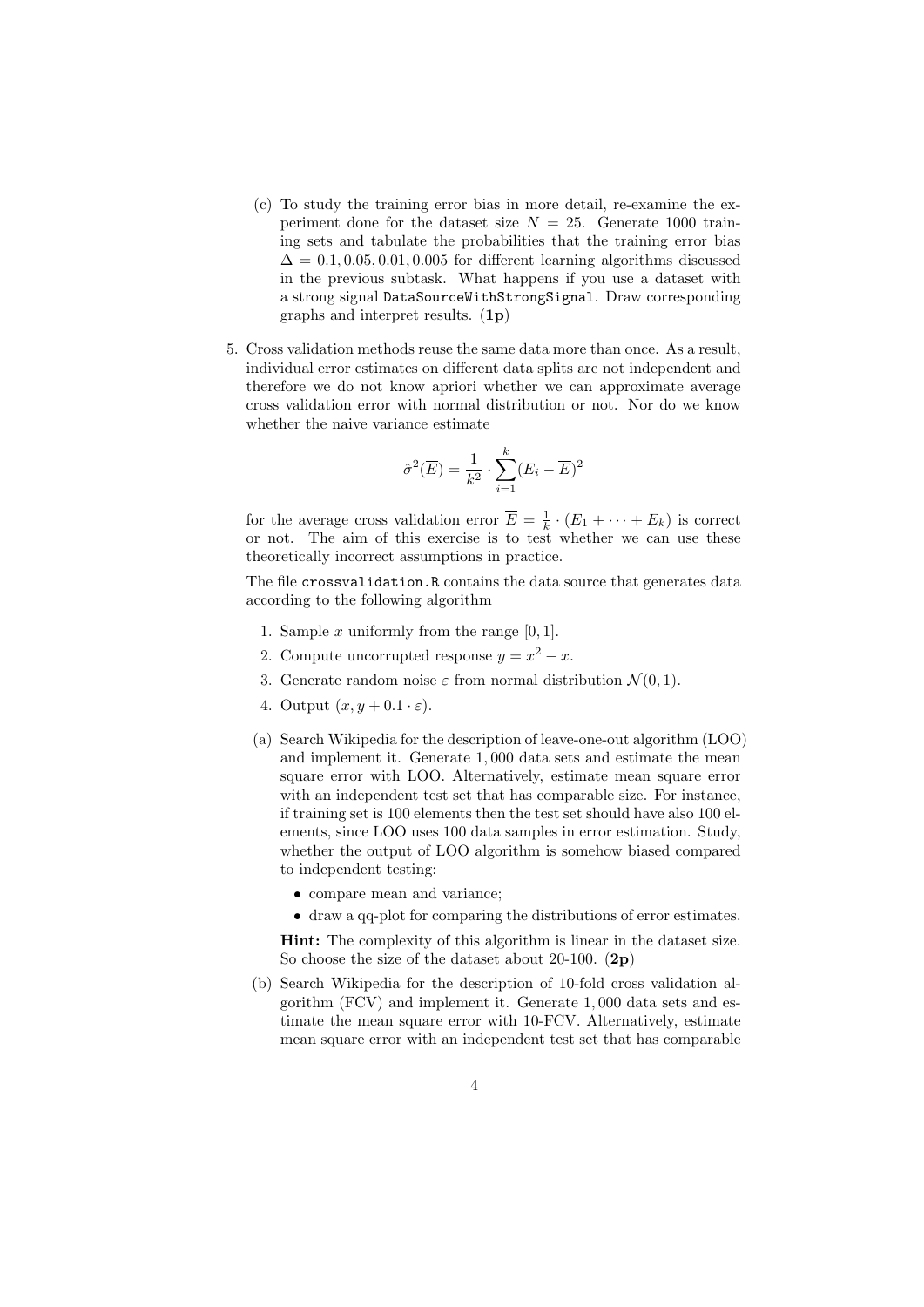size. For instance, if training set is 100 elements then the test set should have also 100 elements, since 10-FCV uses 100 data samples in error estimation. Study, whether the output of 10-FCV algorithm is somehow biased compared to independent testing:

- compare mean and variance;
- draw a qq-plot for comparing the distributions of error estimates. Hint: To make results comparable with LOO experiment you should

choose the same dataset size.  $(1p)$ 

- (c) Implement Monte-Carlo cross validation algorithm that makes 100 random splits with training-test data ratio 9 : 1. Generate 1, 000 data sets and estimate the mean square error with MCCV. Alternatively, estimate mean square error with an independent test set that has comparable size. For instance, if training set is 100 elements then the test set should have also  $10 \times 100$  elements, since MCCV uses 1, 000 data samples (counting also repetitions) in error estimation. Study, whether the output of MCCV algorithm is somehow biased compared to independent testing:
	- compare mean and variance;
	- draw a qq-plot for comparing the distributions of error estimates.

Hint: To make results comparable with LOO and FCV experiment you should choose the same dataset size. (1p)

- 6. Bootstrapping is commonly used to study stability properties of your algorithm. You can study how does the training error vary depending on training data. You can study how much does the training error overestimate the test error. You can study how much do coefficients of you model vary. How fragile is your learning algorithm to noise. This exercise illustrates all of these concepts. Modify the file bootstrapping.R to conduct the following experiments.
	- (a) Implement basic bootstrapping algorithm that draws  $n$  samples randomly with replacement from *n*-element data set.  $(1p)$
	- (b) Study the stability of the following linear regression models  $y x^2+x+1$ and  $y x^8 + x^7 + \cdots + x + 1$ . Fit these models on bootstrapped data and observe regression coefficients by drawing corresponding boxplots. Study their mean and variance. Declare that a coefficient is insignificant and set it to zero when its mean is not more than 3 standard deviations away from the zero. Interpret the results. Are both models similar? (1p)
	- (c) To study robustness against noise, you can add additional Gaussian noise to  $y_i$  values of bootstrapped samples and later estimate how much did mean square error increase as a consequence. The latter should estimate how sensitive is your method to random noise. Study the stability of linear regression models  $y x^2 + x + 1$  and  $y x^8 + x^7 +$  $\cdots + x + 1$ . (1p)